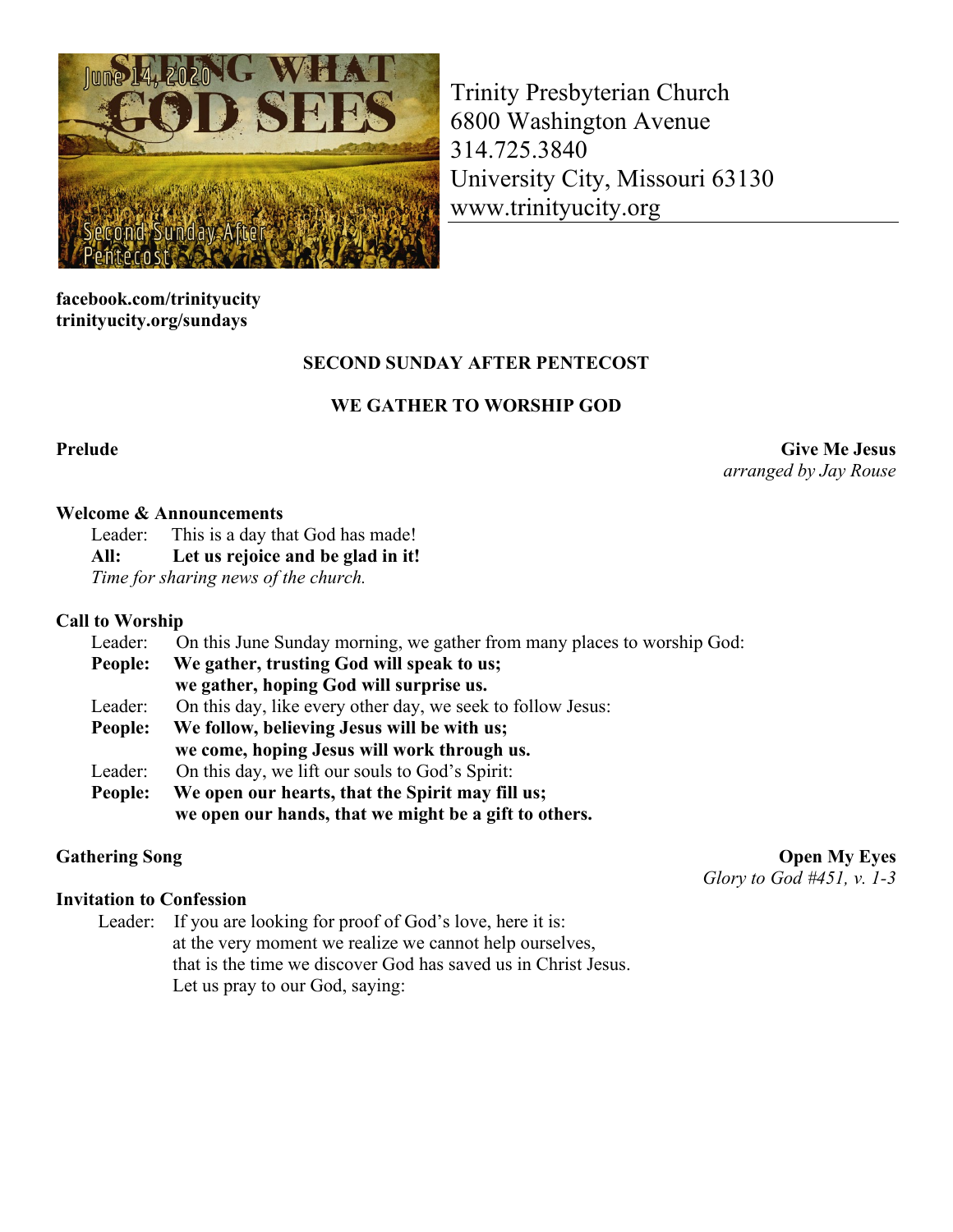**Prayer of Confession** (Unison)

**All: How easily we pat ourselves on the back, Listening Love, for the lives we lead. We welcome the praise of others, but have little compassion for those who have failed us. We assume that a comfortable life is our birthright, yet believe poor choices produce suffering for those around us. We boast of the good we do, but forget to thank you for all that you have given to us.**

**Forgive us, Companion of Compassion, for breaking your heart, and disappointing your hopes for us. As we seek to follow your Child, may we be found with those whose lives are barren, with those who know little laughter in their day, with those who have received no love from others – for in their presence, we will find Jesus Christ, our Savior, though whom we pray. Amen.**

### **Assurance of God's Forgiveness**

|         | Leader: Listen to the Good News – God's Realm is very near.         |
|---------|---------------------------------------------------------------------|
|         | As close as a child's laughter,                                     |
|         | as embracing as a father's love, as enfolding as a mother's caress. |
| People: | We are God's people:                                                |
|         | called, that we may follow; gifted, that we may serve;              |
|         | forgiven, that we might bring hope.                                 |
|         | Thanks be to God! Alleluia!                                         |
|         |                                                                     |

### **Passing of the Peace**

Leader: Since God in Christ Jesus has forgiven us, let us forgive one another. The peace of Jesus Christ be with you all. Please share the peace of Jesus Christ with those with whom you are joining us for worship.

### **WE HEAR THE WORD OF GOD**

### **Prayer for Illumination**

Leader: Shepherd of the flock, whose compassion reaches out to all who are harassed and helpless, as your Word is read and proclaimed, teach us and empower us to proclaim the good news of your dominion, that healing may be offered, new life received, and challenges overcome. May your Love tend all of us day by day, transforming us in the image of Christ, through whom we pray. Amen.

### **First Scripture Reading Genesis 18:1-15; 21:1-7**

The Lord appeared to Abraham by the oaks of Mamre, as he sat at the entrance of his tent in the heat of the day. He looked up and saw three men standing near him. When he saw them, he ran from the tent entrance to meet them, and bowed down to the ground. He said, "My lord, if I find favor with you, do not pass by your servant. Let a little water be brought, and wash your feet, and rest yourselves under the tree. Let me bring a little bread, that you may refresh yourselves, and after that you may pass on—since you have come to your servant." So they said, "Do as you have said." And Abraham hastened into the tent to Sarah, and said, "Make ready quickly three measures of choice flour, knead it, and make cakes." Abraham ran to the herd, and took a calf, tender and good, and gave it to the servant, who hastened to prepare it. Then he took curds and milk and the calf that he had prepared, and set it before them; and he stood by them under the tree while they ate.

They said to him, "Where is your wife Sarah?" And he said, "There, in the tent." Then one said, "I will surely return to you in due season, and your wife Sarah shall have a son." And Sarah was listening at the tent entrance behind him. Now Abraham and Sarah were old, advanced in age; it had ceased to be with Sarah after the manner of women. So Sarah laughed to herself, saying, "After I have grown old, and my husband is old, shall I have pleasure?" The Lord said to Abraham, "Why did Sarah laugh, and say, 'Shall I indeed bear a child, now that I am old?' Is anything too wonderful for the Lord? At the set time I will return to you, in due season, and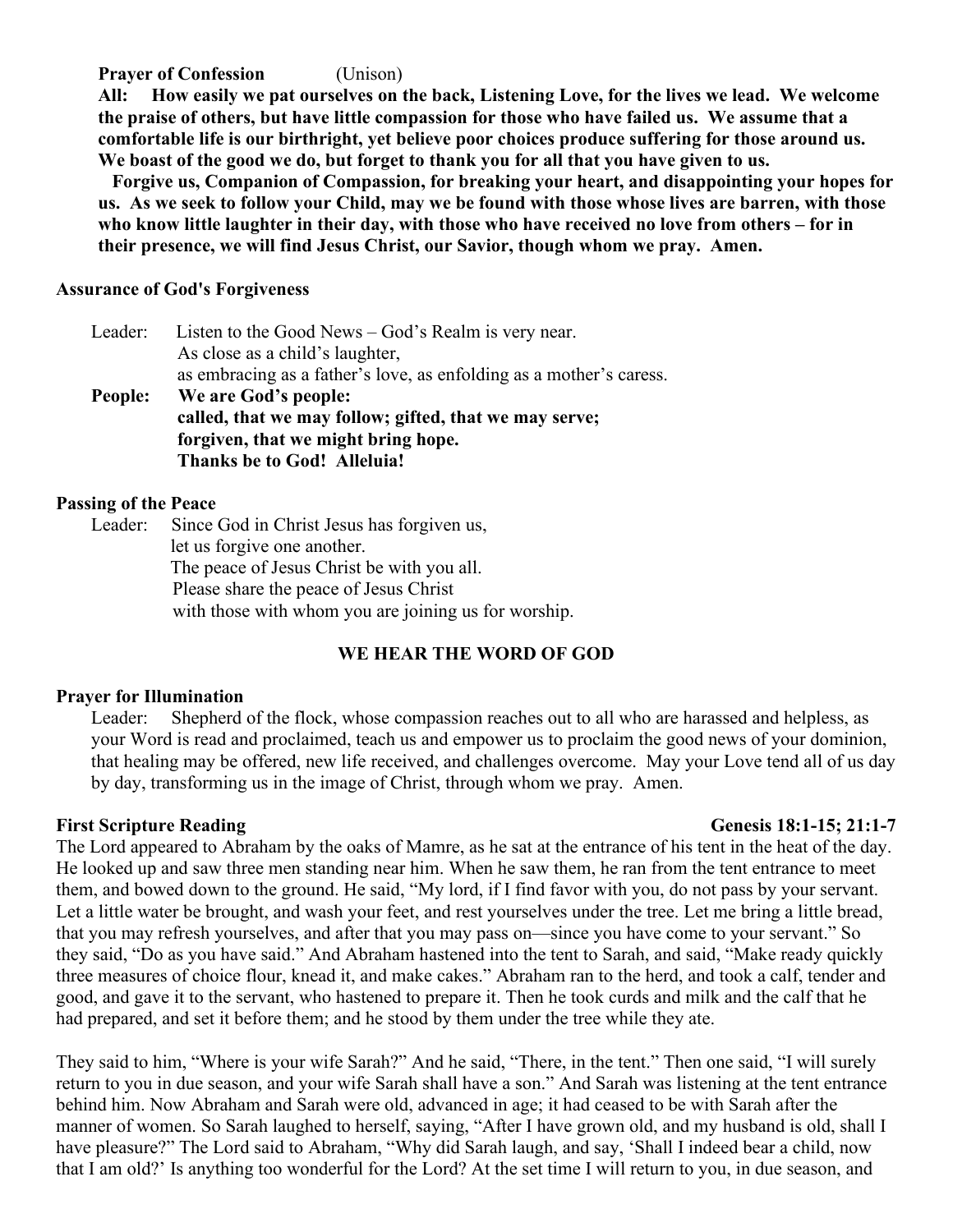Sarah shall have a son." But Sarah denied, saying, "I did not laugh"; for she was afraid. He said, "Oh yes, you did laugh."

The Lord dealt with Sarah as he had said, and the Lord did for Sarah as he had promised. Sarah conceived and bore Abraham a son in his old age, at the time of which God had spoken to him. Abraham gave the name Isaac to his son whom Sarah bore him. And Abraham circumcised his son Isaac when he was eight days old, as God had commanded him. Abraham was a hundred years old when his son Isaac was born to him. Now Sarah said, "God has brought laughter for me; everyone who hears will laugh with me." And she said, "Who would ever have said to Abraham that Sarah would nurse children? Yet I have borne him a son in his old age."

### **Second Scripture Reading**  Matthew 9:35-10:23

Then Jesus went about all the cities and villages, teaching in their synagogues, and proclaiming the good news of the kingdom, and curing every disease and every sickness. When he saw the crowds, he had compassion for them, because they were harassed and helpless, like sheep without a shepherd. Then he said to his disciples, "The harvest is plentiful, but the laborers are few; therefore ask the Lord of the harvest to send out laborers into his harvest."

Then Jesus summoned his twelve disciples and gave them authority over unclean spirits, to cast them out, and to cure every disease and every sickness. These are the names of the twelve apostles: first, Simon, also known as Peter, and his brother Andrew; James son of Zebedee, and his brother John; Philip and Bartholomew; Thomas and Matthew the tax collector; James son of Alphaeus, and Thaddaeus; Simon the Cananaean, and Judas Iscariot, the one who betrayed him.

These twelve Jesus sent out with the following instructions: "Go nowhere among the Gentiles, and enter no town of the Samaritans, but go rather to the lost sheep of the house of Israel. As you go, proclaim the good news, 'The kingdom of heaven has come near.' Cure the sick, raise the dead, cleanse the lepers, cast out demons. You received without payment; give without payment. Take no gold, or silver, or copper in your belts, no bag for your journey, or two tunics, or sandals, or a staff; for laborers deserve their food. Whatever town or village you enter, find out who in it is worthy, and stay there until you leave. As you enter the house, greet it. If the house is worthy, let your peace come upon it; but if it is not worthy, let your peace return to you. If anyone will not welcome you or listen to your words, shake off the dust from your feet as you leave that house or town. Truly I tell you, it will be more tolerable for the land of Sodom and Gomorrah on the day of judgment than for that town.

"See, I am sending you out like sheep into the midst of wolves; so be wise as serpents and innocent as doves. Beware of them, for they will hand you over to councils and flog you in their synagogues; and you will be dragged before governors and kings because of me, as a testimony to them and the Gentiles. When they hand you over, do not worry about how you are to speak or what you are to say; for what you are to say will be given to you at that time; for it is not you who speak, but the Spirit of your Father speaking through you. Brother will betray brother to death, and a father his child, and children will rise against parents and have them put to death; and you will be hated by all because of my name. But the one who endures to the end will be saved. When they persecute you in one town, flee to the next; for truly I tell you, you will not have gone through all the towns of Israel before the Son of Man comes.

Leader: The Word of God for the people of God.

**People: Thanks be to God.**

**Message:** "Doing What We Can't Do On Our Own" Rev. Marilyn Gamm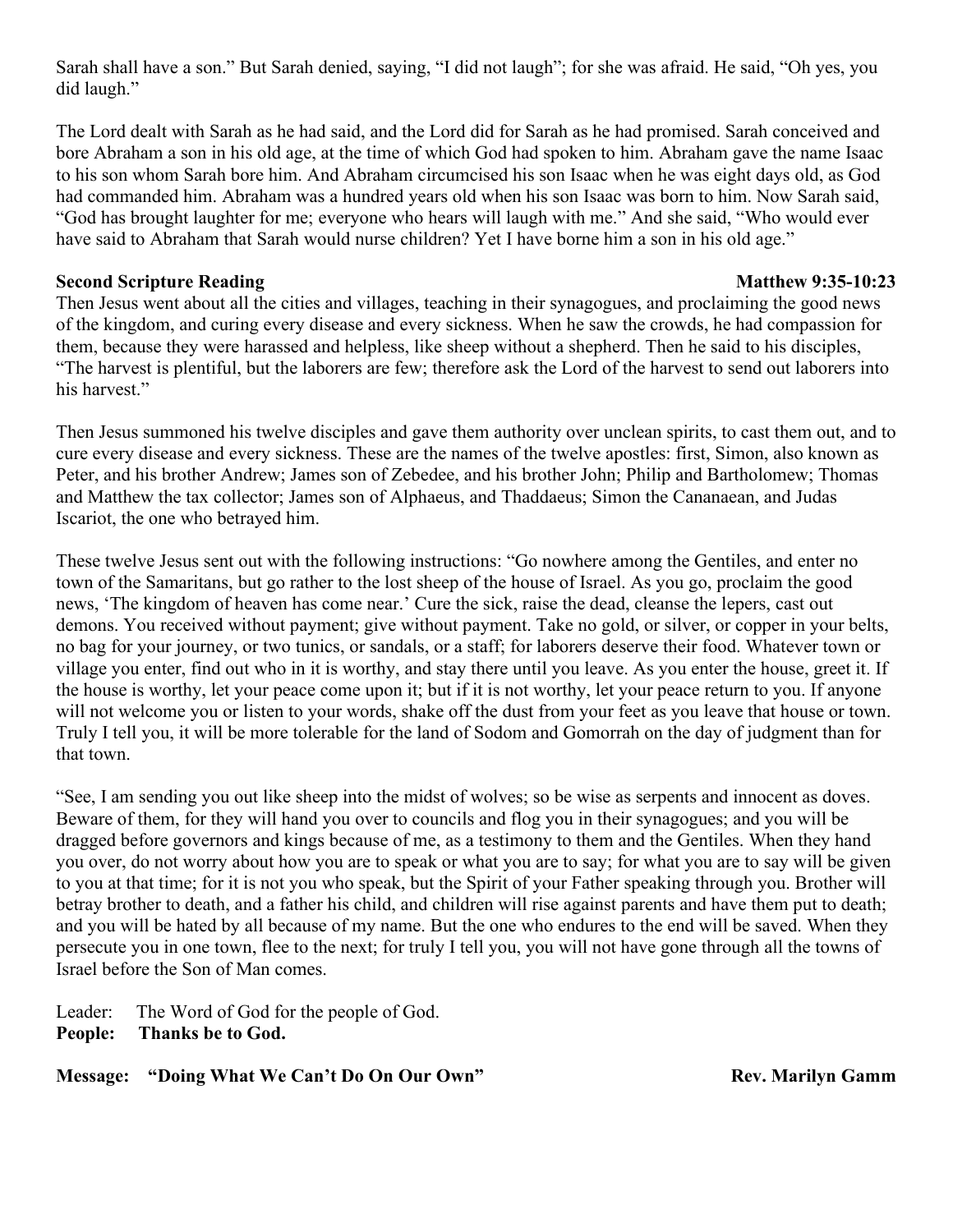### **WE RESPOND TO GOD'S WORD**

**Prayers of the People**

*A time for silent prayers will be offered during the Prayers of the People.*

### **The Lord's Prayer**

 Our Father, who art in heaven, hallowed be thy name, thy kingdom come, thy will be done, on earth as it is in heaven. Give us this day our daily bread; and forgive us our debts, as we forgive our debtors; and lead us not into temptation, but deliver us from evil. For thine is the kingdom, and the power, and the glory, forever. Amen.

### **Offering**

**Invitation**

**Doxology Praise God, from Whom All Blessings Flow** *Glory to God #607, v. 1*

### **Prayer of Dedication (Unison)**

 **Gracious God, we are disciples of Jesus Christ, commissioned to share the good news. May all that we dedicate – our abilities, the fleeting moments of our days, the resources entrusted to our management – announce your reign and the nearness of your dominion. We give with joy and serve with delight, thanking you for this opportunity to share what you have given us. Amen.**

### **WE GO FORTH TO SERVE IN THE NAME OF JESUS CHRIST**

**Song of Service O Love That Wilt Not Let Me Go** *Glory to God #379, v. 1-4*

**Commission and Blessing**

**Postlude Blessed Assurance** *by Phoebe Palmer Knapp*

**Song of Response Will You Come and Follow Me** *Glory to God #726, v 1-5*

**Minute for Mission World Refugee Day**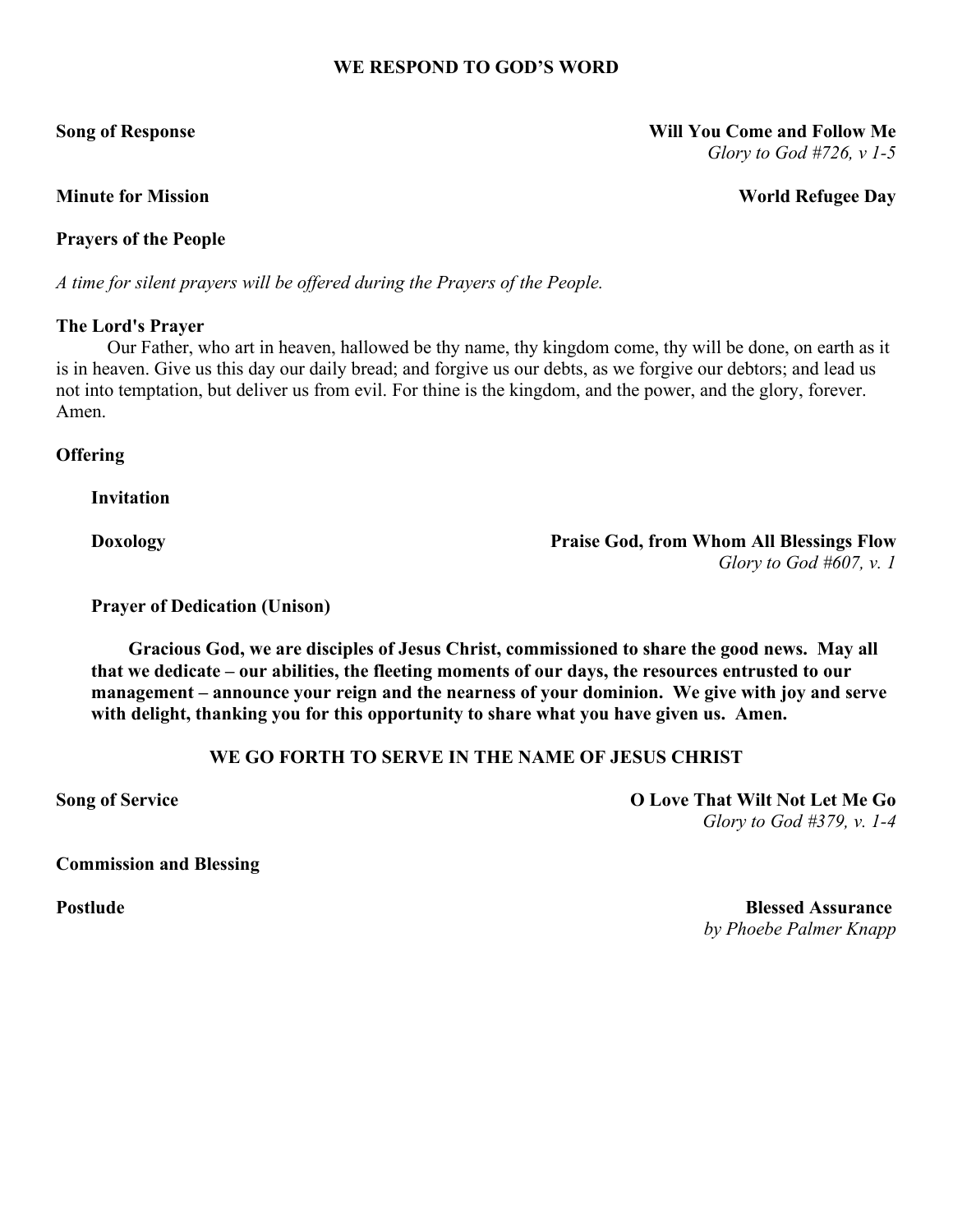Participants in Today's Worship **Pastor –** Marilyn Gamm **Pianist/Organist** – Rachel Presti **Liturgist –** Brian and Cricket Gordon **Children & Youth Minister** – Hannah Peters **Communications Coordinator** – Katie Gibbons **Featured Soloist** – Janelle Pierce

### **The Trinity Choir:**

*Soprano – Aleta Klein, Cricket Gordon, Jenn Clodi, Madeline Black (Section Leader) Alto – Connie Torretta, Margy Brown, Nancy Wagoner, Rachel Presti, Janelle Pierce (Section Leader) Tenor – Brian Schroer, Pat Courtney, Evan Babel (Section Leader) Bass – George Van Hare, Nigel Holloway, John Galczynski, Aleksandar Dragojevic (Section Leader)*

*Contact Trinity's staff and leadership by emailing [admin@trinityucity.org](mailto:admin@trinityucity.org) or contacting the church office.*

# **TRINITY PRESBYTERIAN CHURCH NEWS AND NOTES FOR JUNE 14TH , 2020**

*We open our doors to all persons to join in worship, fellowship, educational programs, and service.*

*We welcome into membership all who profess faith in Jesus Christ without regard to gender, race, ethnic origin, worldly conditions, sexual orientation, disability, or any other human condition.*

*We elect and ordain persons who are called by God and committed to serving the Lord Jesus Christ in the Church.*

### **ANNOUNCEMENTS**

**Trinity is "broadcasting" our Sunday morning 10 a.m. worship service via our Facebook page or you can watch the recording on YouTube later on Sundays**. Those who participate in this way on home computers or mobile devices can even type messages to one another during the live service, such as doing a virtual passing of the peace.

**Beginning at 7 p.m. June 21, Trinity Director of Music Christian Hendricks will host from his home computer and piano a six-week Sunday evening adult education discussion "Music and History in the 20th Century."**

Kids and parents probably already know about this, but if you are not a parent of a young person and have **wondered what goes on in "Children's Church," now you can experience it!** Hannah Peters has taped a YouTube video, and updated links will be posted regularly on the "Sundays at Trinity" section of our website homepage.

**As we live in this challenging time, Trinity continues to be available to all those who need us.**  Members desiring pastoral care are encouraged to call the church office at 314-725-3840 or to reach out to Deacons Margy Brown, 314-452-7241, or Cathy Smith, 314-725-0586. Your need will be shared confidentially with our Transitional Pastor the Reverend Marilyn Gamm. You also can email her directly at Marilyn.Gamm@TrinityUCity.org